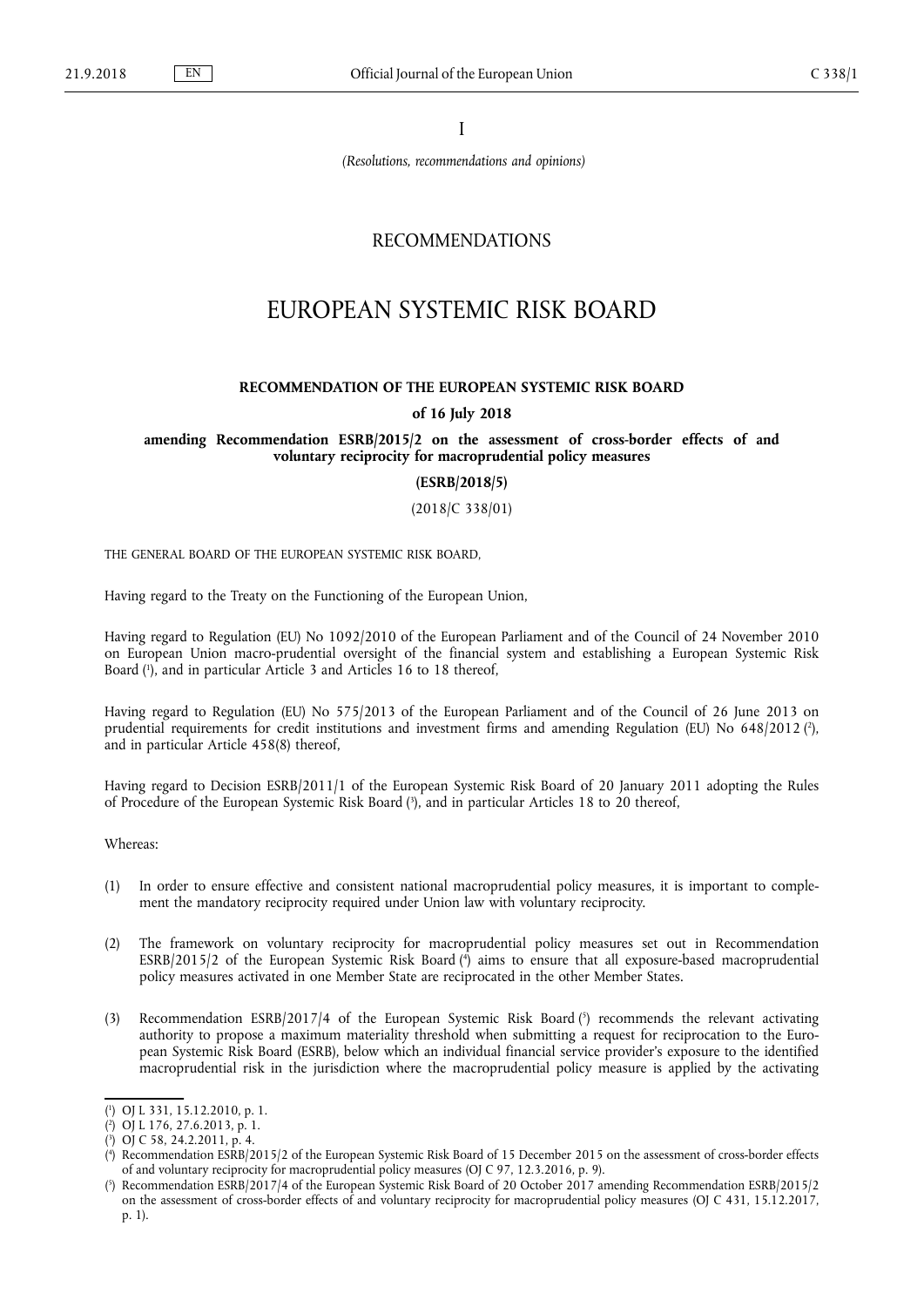authority can be considered non-material. The ESRB's permanent Assessment Team, established under Decision ESRB/2015/4 of the European Systemic Risk Board ( 1 ), may recommend a different threshold if deemed necessary.

- (4) From 30 April 2018, credit institutions authorised in Belgium and using the Internal Ratings Based Approach for calculating regulatory capital requirements are subject, pursuant to Article 458(2)(d)(vi) of Regulation (EU) No 575/2013, to a risk-weight add-on for retail exposures secured by residential immovable property located in Belgium, composed of: (a) a flat risk-weight add-on of 5 percentage points; and (b) a proportionate risk-weight add-on consisting of a fraction (33 per cent) of the exposure-weighted average of the risk-weights.
- (5) Following the request by Belgium to the ESRB under Article 458(8) of Regulation (EU) No 575/2013, and in order to prevent the materialisation of negative cross-border effects in the form of leakages and regulatory arbitrage that could result from the implementation of the macroprudential policy measure applied in Belgium in accordance with Article  $458(2)(d)(vi)$  of Regulation (EU) No  $575/2013$ , the General Board of the ESRB has decided to include this measure in the list of macroprudential policy measures which are recommended to be reciprocated under Recommendation ESRB/2015/2.
- (6) Therefore, Recommendation ESRB/2015/2 should be amended accordingly,

HAS ADOPTED THIS RECOMMENDATION:

#### **AMENDMENTS**

Recommendation ESRB/2015/2 is amended as follows:

- 1. in Section 1, sub-recommendation C(1) is replaced by the following:
	- '1. The relevant authorities are recommended to reciprocate the macroprudential policy measures adopted by other relevant authorities and recommended for reciprocation by the ESRB. It is recommended that the following measures, as further described in the Annex, be reciprocated:

Estonia:

— a 1-per cent systemic risk buffer rate applied in accordance with Article 133 of Directive 2013/36/EU to the domestic exposures of all credit institutions authorised in Estonia;

# Finland:

— a 15-per cent floor for the average risk-weight on residential mortgage loans secured by a mortgage on housing units in Finland applied in accordance with Article  $458(2)(d)(vi)$  of Regulation (EU) No  $575/2013$  to credit institutions authorised in Finland, using the Internal Ratings Based (IRB) Approach for calculating regulatory capital requirements;

Belgium:

- a risk-weight add-on for retail exposures secured by residential immovable property located in Belgium, applied in accordance with Article 458(2)(d)(vi) of Regulation (EU) No 575/2013 to credit institutions authorised in Belgium, using the IRB Approach for calculating regulatory capital requirements and composed of:
	- (a) a flat risk-weight add-on of 5 percentage points; and
	- (b) a proportionate risk-weight add-on consisting of 33 per cent of the exposure-weighted average of the risk-weights applied to the portfolio of retail exposures secured by residential immovable property located in Belgium.';

<sup>(</sup> 1 ) Decision ESRB/2015/4 of the European Systemic Risk Board of 16 December 2015 on a coordination framework for the notification of national macroprudential policy measures by relevant authorities, the issuing of opinions and recommendations by the ESRB, and repealing Decision ESRB/2014/2 (OJ C 97, 12.3.2016, p. 28).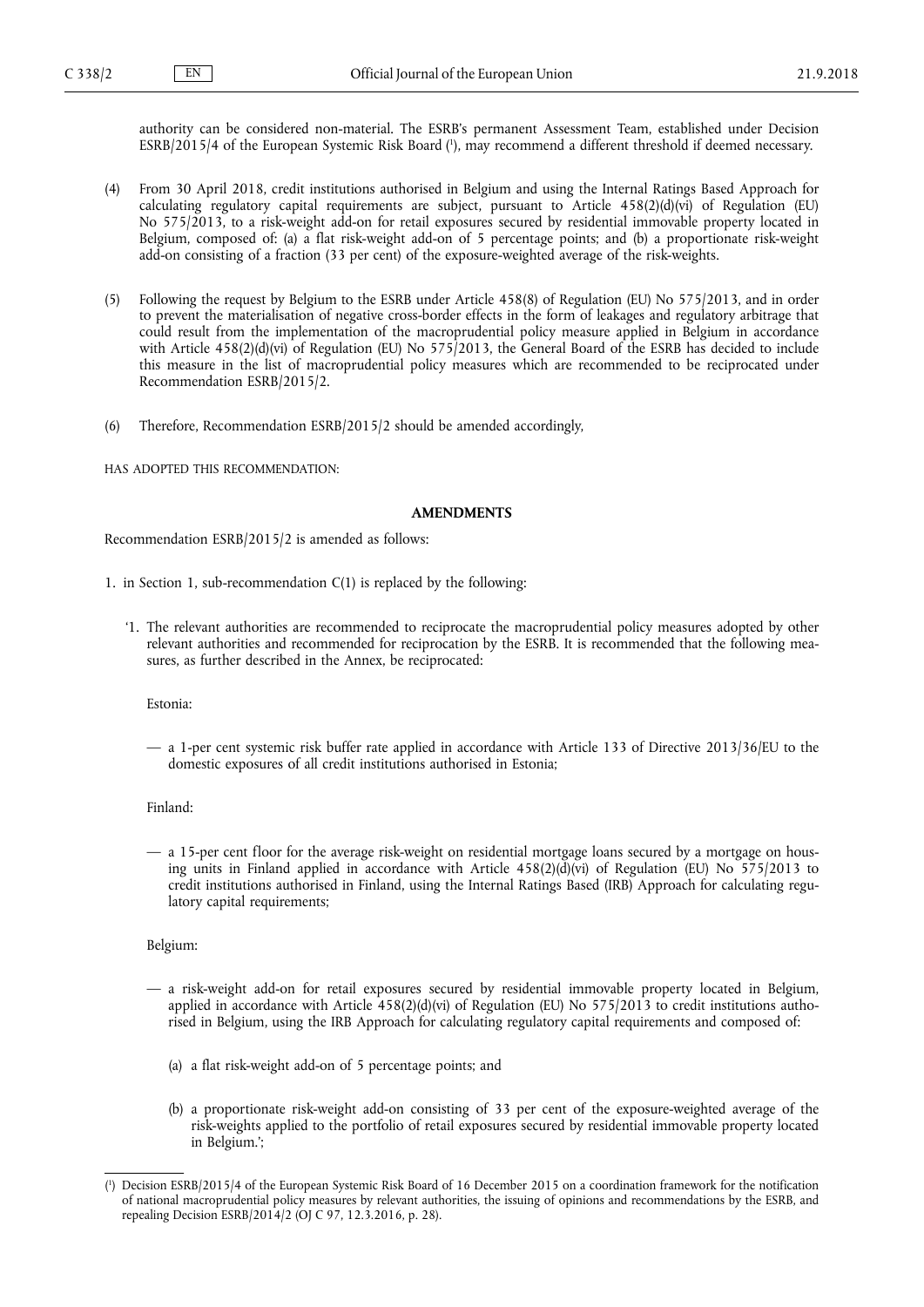2. the Annex is replaced by the Annex to this Recommendation.

Done at Frankfurt am Main, 16 July 2018.

Francesco MAZZAFERRO *Head of the ESRB Secretariat on behalf of the General Board of the ESRB*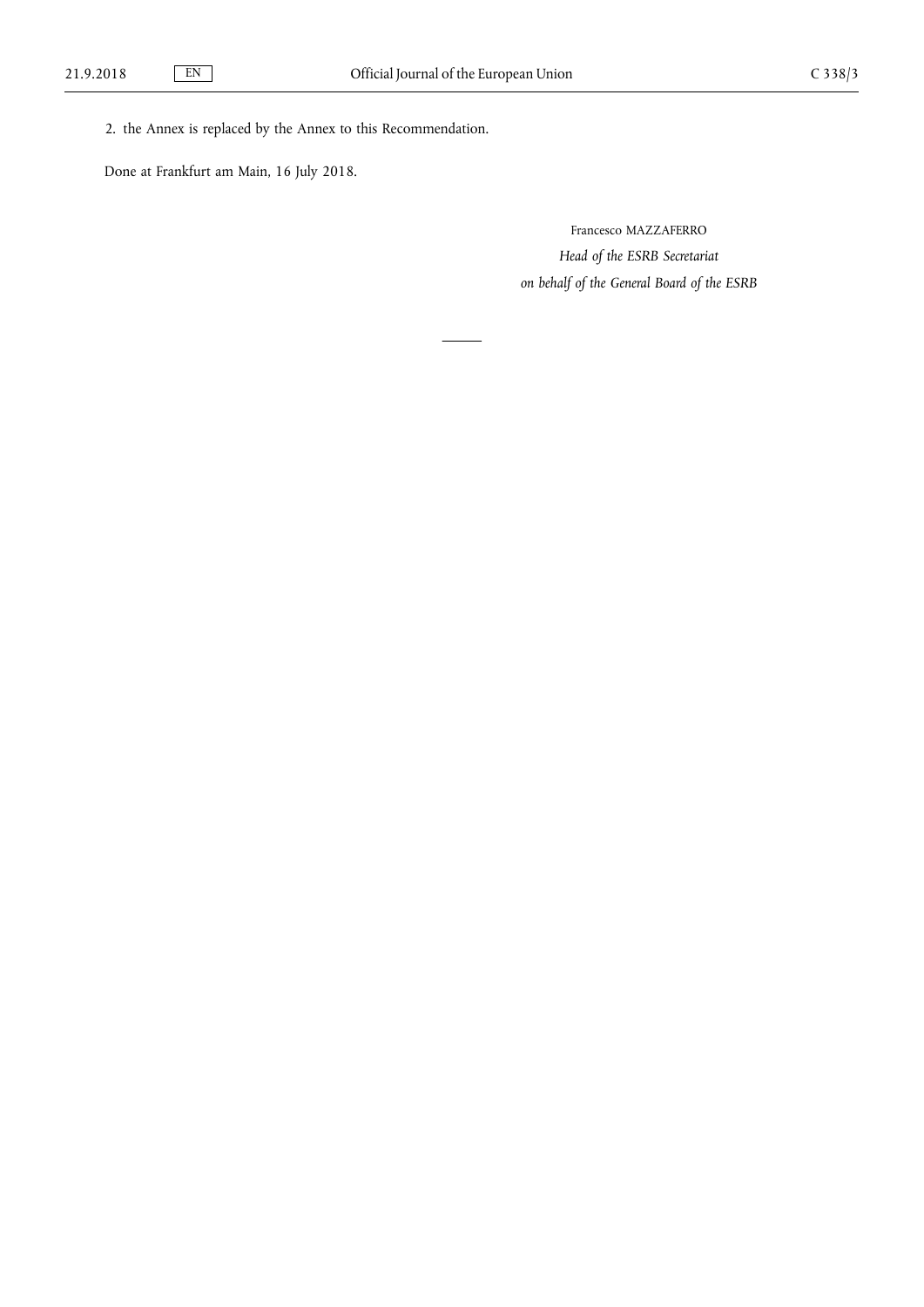#### *ANNEX*

*'Annex*

#### **Estonia**

# 1 per cent systemic risk buffer rate applied in accordance with Article 133 of Directive 2013/36/EU to the **domestic exposures of all credit institutions authorised in Estonia**

- I. Description of the measure
	- 1. The Estonian measure constitutes a 1-percent systemic risk buffer rate applied in accordance with Article 133 of Directive 2013/36/EU to the domestic exposures of all credit institutions authorised in Estonia.
- II. Reciprocation
	- 2. Where Member States have implemented Article 134 of Directive 2013/36/EU in national law, relevant authorities are recommended to reciprocate the Estonian measure for exposures located in Estonia of domestically authorised institutions in accordance with Article 134(1) of Directive 2013/36/EU. For the purposes of this paragraph, the deadline specified in sub-recommendation C(3) applies.
	- 3. Where Member States have not implemented Article 134 of Directive 2013/36/EU in national law, relevant authorities are recommended to reciprocate the Estonian measure for exposures located in Estonia of domestically authorised institutions in accordance with sub-recommendation  $C(2)$ . Relevant authorities are recommended to adopt the equivalent measure within six months.

# **Finland**

# A credit institution-specific minimum level of 15 per cent for the average risk-weight on loans secured by a mortgage on housing units in Finland applicable to credit institutions using the Internal Ratings Based (IRB) **Approach (hereinafter "IRB credit institutions") under Article 458(2)(d)(vi) of Regulation (EU) No 575/2013.**

- I. Description of the measure
	- 1. The Finnish measure, applied in accordance with Article 458(2)(d)(vi) of Regulation (EU) No 575/2013, consists of a credit institution-specific average risk-weight floor of 15 per cent for IRB credit institutions, at the portfolio level, for residential mortgage loans secured by housing units in Finland.

#### II. Reciprocation

- 2. In accordance with Article 458(5) of Regulation (EU) No 575/2013, relevant authorities of the Member States concerned are recommended to reciprocate the Finnish measure and apply it to IRB credit institutions' portfolios of retail mortgage loans secured by housing units in Finland issued by domestically authorised branches located in Finland. For the purposes of this paragraph, the deadline specified in sub-recommendation C(3) applies.
- 3. Relevant authorities are also recommended to reciprocate the Finnish measure and apply it to IRB credit institutions' portfolios of retail mortgage loans secured by housing units in Finland issued directly across borders by credit institutions established in their respective jurisdictions. For the purposes of this paragraph, the deadline specified in sub-recommendation C(3) applies.
- 4. In accordance with sub-recommendation C(2), the relevant authorities are recommended to apply, following consultation with the ESRB, a macroprudential policy measure available in their jurisdiction that has the effect most equivalent to the above measure recommended for reciprocation, including adopting supervisory measures and powers laid down in Title VII, Chapter 2, Section IV of Directive 2013/36/EU. The relevant authorities are recommended to adopt the equivalent measure within four months.

#### III. Materiality threshold

5. The measure is complemented by a materiality threshold of EUR 1 billion exposure to the residential mortgage lending market in Finland to steer the potential application of the *de minimis* principle by the reciprocating Member States.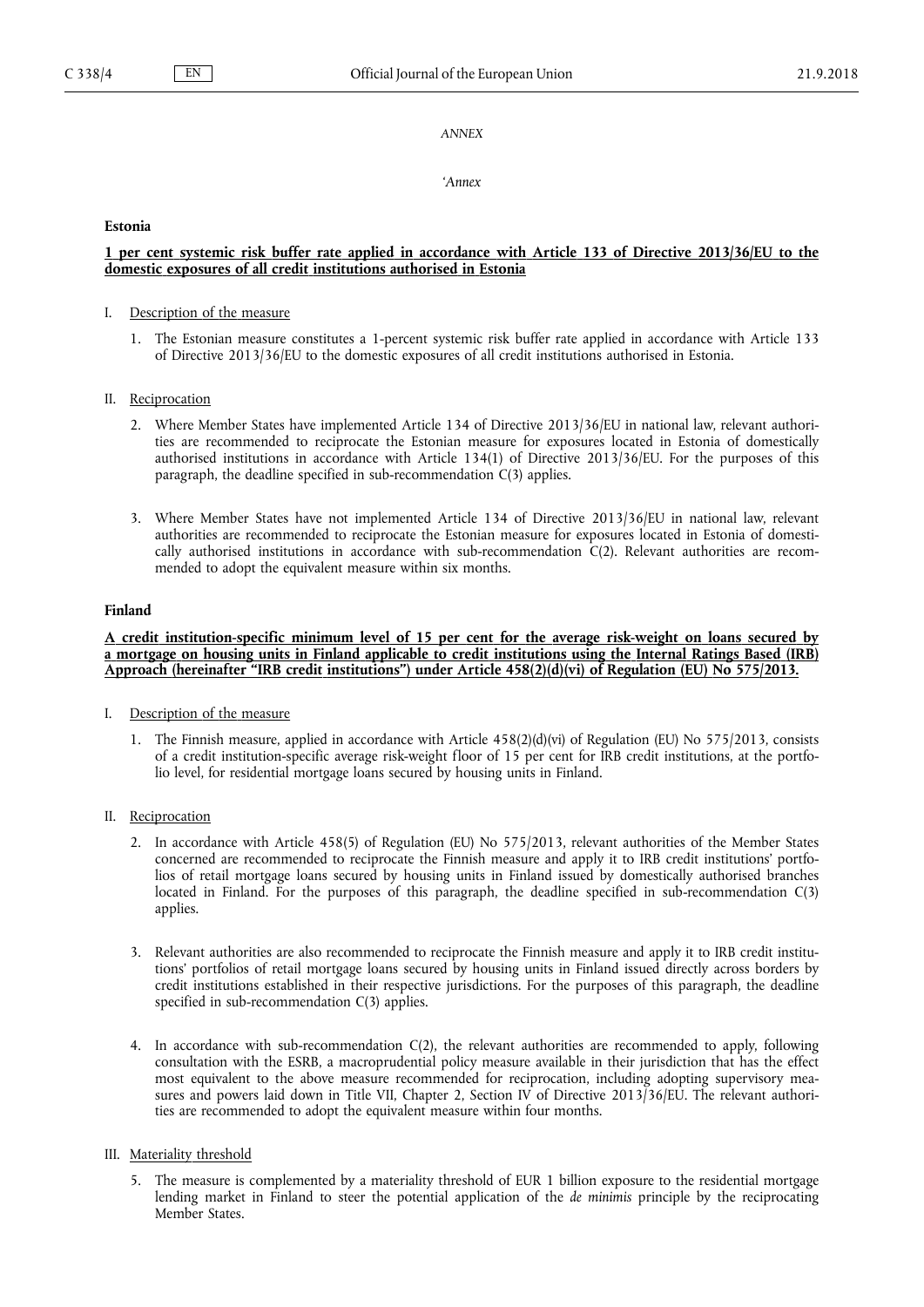- 6. In line with Section 2.2.1 of Recommendation ESRB/2015/2, relevant authorities of the Member State concerned may exempt individual IRB credit institutions with non-material portfolios of retail mortgage loans secured by housing units in Finland below the materiality threshold of EUR 1 billion. In this case the relevant authorities should monitor the materiality of the exposures and are recommended to reciprocate when an IRB credit institution exceeds the threshold of EUR 1 billion.
- 7. Where there are no IRB credit institutions authorised in other Member States concerned with branches located in Finland or providing financial services directly in Finland that have exposures of EUR 1 billion or above to the Finnish mortgage market, relevant authorities of the Member States concerned may decide not to reciprocate as provided by Section 2.2.1 of Recommendation ESRB/2015/2. In this case the relevant authorities should monitor the materiality of the exposures and are recommended to reciprocate when an IRB credit institution exceeds the threshold of EUR 1 billion.

# **Belgium**

**A risk-weight add-on for retail exposures secured by residential immovable property located in Belgium, imposed on credit institutions authorised in Belgium using the IRB Approach and applied in accordance with Article 458(2)(d)(vi) of Regulation (EU) No 575/2013. The add-on is composed of two components:**

(a) **a flat risk-weight add-on of 5 percentage points; and**

#### (b) **a proportionate risk-weight add-on consisting of 33 per cent of the exposure-weighted average of the riskweights applied to the portfolio of retail exposures secured by residential immovable property located in Belgium.**

- I. Description of the measure
	- 1. The Belgian measure, applied in accordance with Article 458(2)(d)(vi) of Regulation (EU) No 575/2013 and imposed on credit institutions authorised in Belgium using the IRB Approach, consists of a risk-weight add-on for retail exposures secured by residential immovable property located in Belgium, which is composed of two components:
		- (a) The first component consists of a 5 percentage point increase to the risk-weight for retail exposures secured by residential immovable property located in Belgium obtained after computing the second part of the riskweight add-on in accordance with point (b).
		- (b) The second component consists of a risk-weight increase of 33 per cent of the exposure-weighted average of the risk-weights applied to the portfolio of retail exposures secured by residential immovable property located in Belgium. The exposure-weighted average is the average of the risk-weights of the individual loans calculated in accordance with Article 154 of Regulation (EU) No 575/2013, weighted by the relevant exposure value.

#### II. Reciprocation

- 2. In accordance with Article 458(5) of Regulation (EU) No 575/2013, relevant authorities of the Member States concerned are recommended to reciprocate the Belgian measure by applying it to branches located in Belgium of domestically authorised credit institutions using the IRB Approach within the deadline specified in sub-recommendation C(3).
- 3. Relevant authorities are recommended to reciprocate the Belgian measure by applying it to domestically authorised credit institutions using the IRB Approach that have direct retail exposures secured by residential immovable property located in Belgium. In accordance with sub-recommendation  $C(2)$ , the relevant authorities are recommended to apply the same measure as the one that has been implemented in Belgium by the activating authority within the deadline specified in sub-recommendation C(3).
- 4. If the same macroprudential policy measure is not available in their jurisdiction, the relevant authorities are recommended to apply, following consultation with the ESRB, a macroprudential policy measure available in their jurisdiction that has the most equivalent effect to the above measure recommended for reciprocation, including adopting supervisory measures and powers laid down in Title VII, Chapter 2, Section IV of Directive 2013/36/EU. Relevant authorities are recommended to adopt the equivalent measure by no later than four months following the publication of this Recommendation in the *Official Journal of the European Union*.